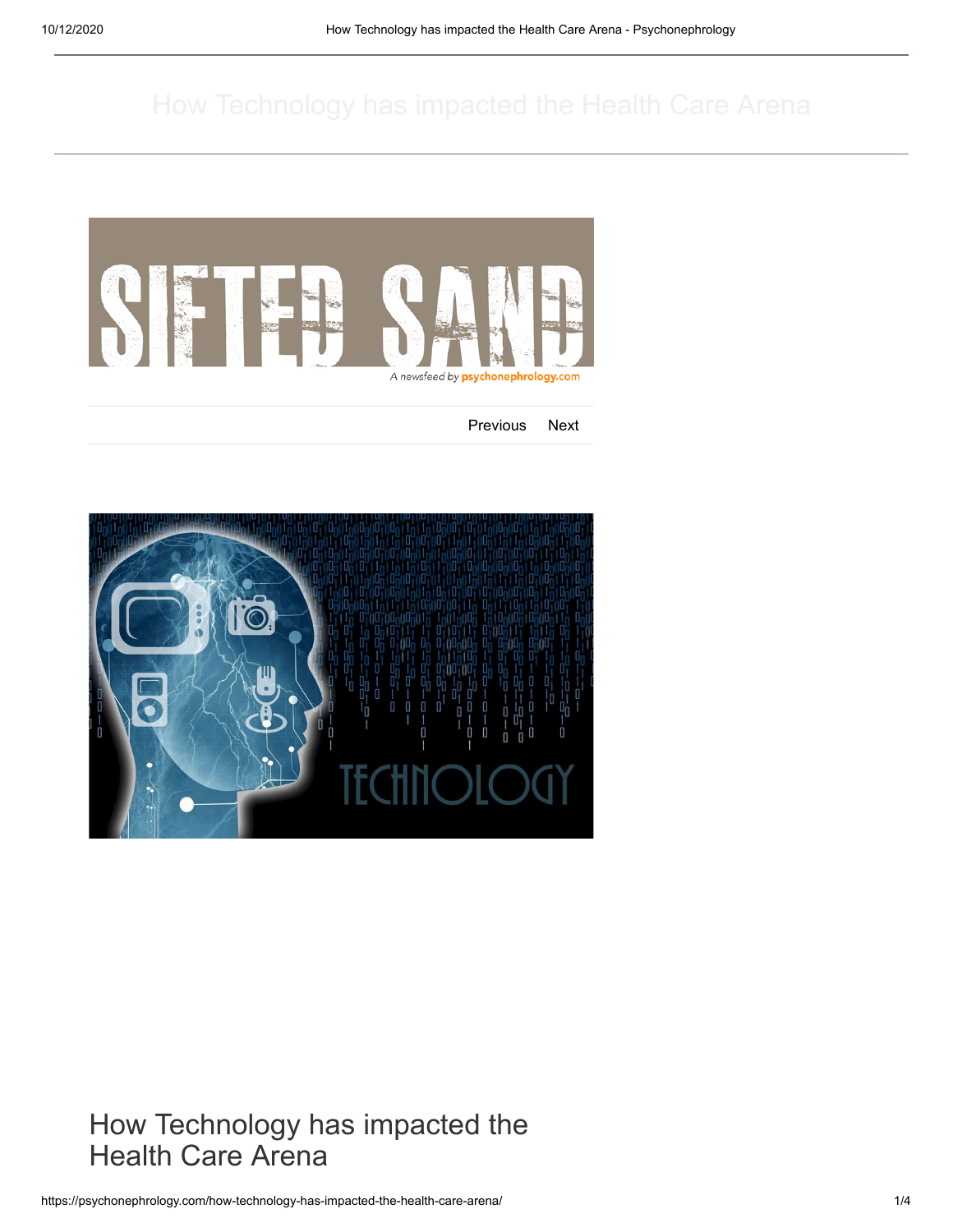What effect does it have on an emotional connection between a Physician and his patient?

Healthcare is very often impacted and enhanced by the adoption of new technologies. Clinical practice is increasingly dependent on technology, which has significantly improved the way patients are treated for their illness, resulting in better outcomes. But has it also improved the emotional connection between a patient and his/her clinician?

In this progressively digitally connected world, doctors have to rely increasingly on electronic medical records that help them to diagnose and treat ailments, even at a distance from their patients. This means that clinicians are spending more time online than ever before. Is this affecting the way doctors are communicating with patients?

> *When physicians spend too much time looking at the computer screen in the exam room, nonverbal cues may get overlooked and affect doctors' abilities to pay attention and communicate with patients, according to a [Northwestern Medicine® study](http://www.northwestern.edu/newscenter/stories/2014/01/do-doctors-spend-too-much-time-looking-at-computer-screen.html). This novel study documented that physicians who use electronic health records in the clinic room spend a third of the encounter time looking at the screen.*

With one-third of the total time already spent on the computer screen, how will a physician can build an interpersonal relation with the patient?

> *There is another study undertaken in the emergency department at St. Luke's [University Health Network, where it w](http://www.ajemjournal.com/article/S0735-6757%2813%2900405-1/abstract)as found that The pooled weighted average time allocations were 44% on data entry, 28% in direct patient care, and rest on other activities. Total mouse clicks approach 4000 during a busy 10-hour shift. Emergency department physicians spend significantly more time entering data into electronic medical records than on any other activity, including direct patient care," the investigators note."*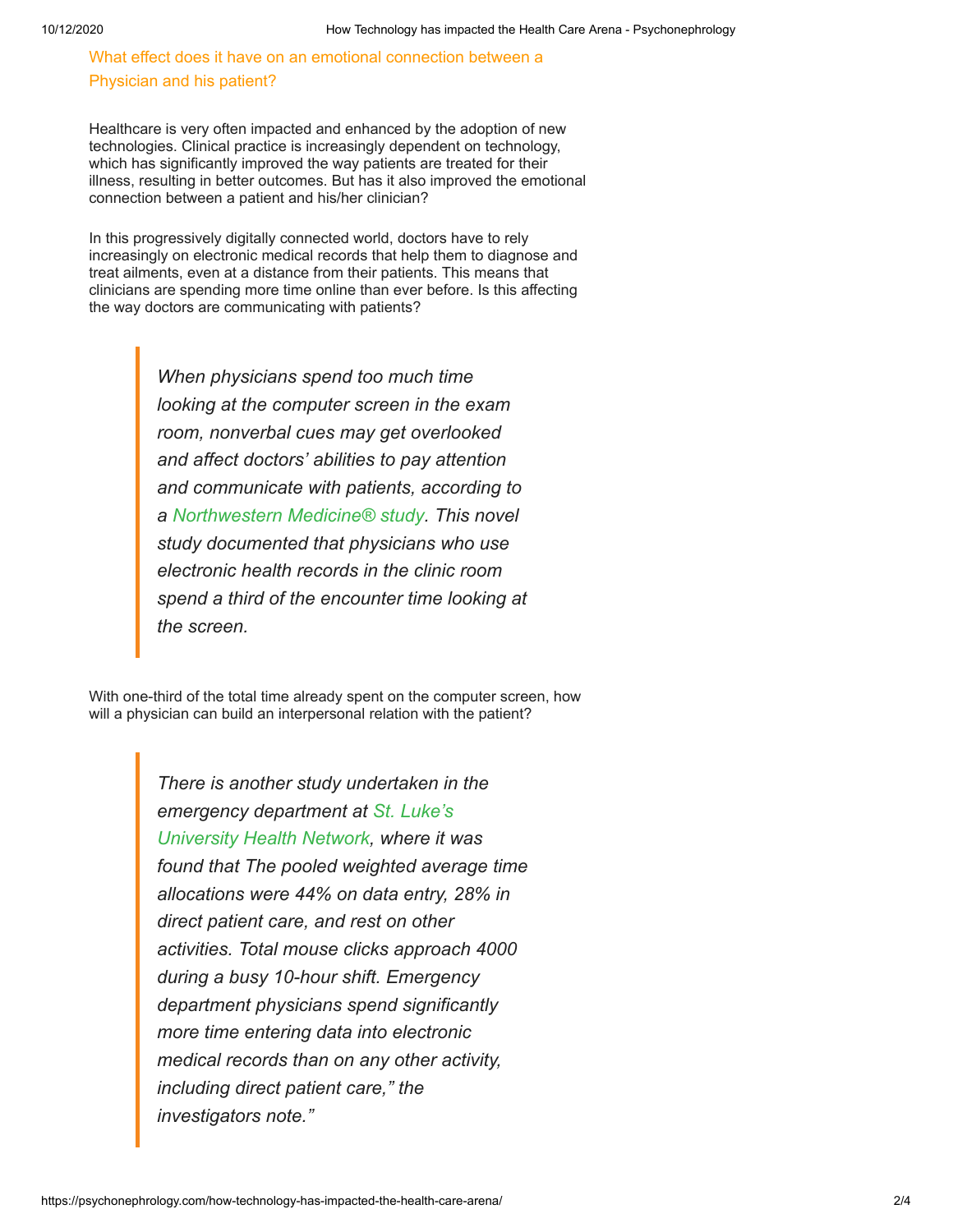Now that this technology is becoming omnipresent it is becoming quite difficult to unhook ourselves from these devices. In an interesting article by Andrew Sullivan, [I Used to Be a Human Being,](http://nymag.com/selectall/2016/09/andrew-sullivan-technology-almost-killed-me.html) the author has aptly described how an endless bombardment of news and gossip and images has rendered us manic information addicts.

> *Every hour I spent online was not spent in the physical world. Every minute I was engrossed in a virtual interaction I was not involved in a human encounter. Every second absorbed in some trivia was a second less for any form of reflection, or calm, or spirituality.*

As his internet addiction grew, he was updating his blogs every half hour, garnering 100,000 followers in the process. However he also became physically ill, lost all his friends and found himself trapped in a virtual reality. He found automated life more efficient, But at what price? He wonders if we risk losing our souls, as we lose those moments of silence with ourselves.



Sadly, this is the story of most of us. On one hand, technology has improved patient care but with a shift in the interpersonal relations between a patient and a clinician. Some of these innovations may act as a barrier in the building of rapport with the patients.

When you type in Google for "how to de-addict from", the first option it provides is "Phone", ahead of "alcohol". Doesn't that sound alarming to you?

Whether an evolution or an addiction, the changes technology brings are inevitable; the onus is on understanding these changes and their impact on our very humanity.

 $\overline{\phantom{a}}$   $\overline{\phantom{a}}$ 

References: